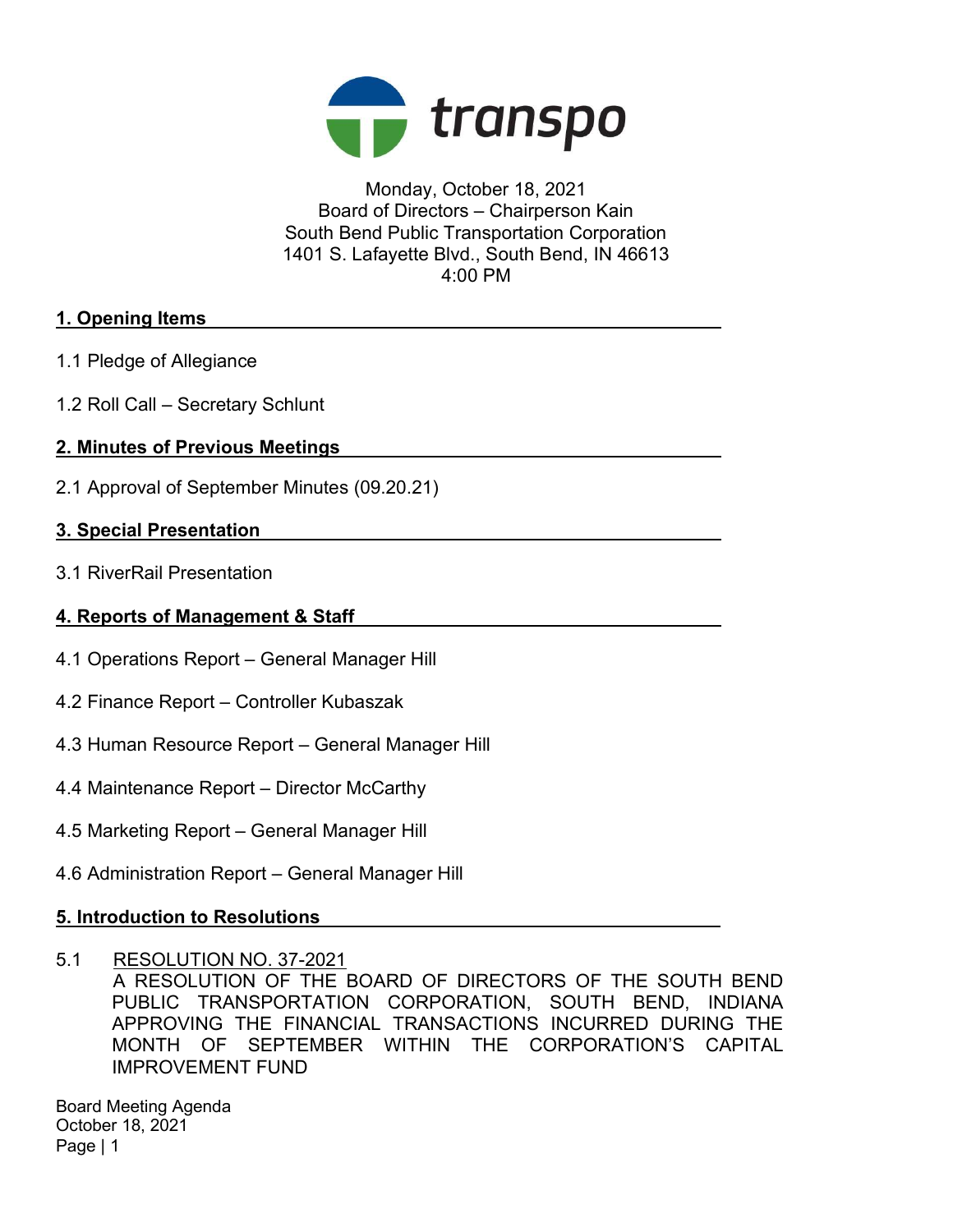## 5.2 RESOLUTION NO. 38-2021

A RESOLUTION OF THE BOARD OF DIRECTORS OF THE SOUTH BEND PUBLIC TRANSPORTATION CORPORATION, SOUTH BEND, INDIANA APPROVING THE FINANCIAL TRANSACTIONS INCURRED DURING THE PAST THIRTY (30) DAYS OF SEPTEMBER WITHIN THE CORPORATION'S PAYROLL AND TRANSPORTATION FUND

## 5.3 RESOLUTION NO. 39-2021

A RESOLUTION OF THE BOARD OF DIRECTORS OF THE SOUTH BEND PUBLIC TRANSPORTATION CORPORATION, SOUTH BEND, INDIANA APPROVING THE AGREEMENT WITH ATU LOCAL 996 FOR ACCESS PARATRANSIT FMPLOYEES

- 5.4 RESOLUTION NO. 40-2021 A RESOLUTION OF THE BOARD OF DIRECTORS OF THE SOUTH BEND PUBLIC TRANSPORTATION CORPORATION, SOUTH BEND, INDIANA AUTHORIZING MANAGEMENT TO PURCHASE ONE (1) FIXED ROUTE **VEHICLE**
- 5.5 RESOLUTION NO. 41-2021

A RESOLUTION OF THE BOARD OF DIRECTORS OF THE SOUTH BEND PUBLIC TRANSPORTATION CORPORATION, SOUTH BEND, INDIANA AUTHORIZING MANAGEMENT TO ENTER INTO A CONTRACT WITH ROBERT HENRY CORPORATION FOR THE REPLACEMENT OF THE DOORS AT SOUTH STREET STATION

5.6 RESOLUTION NO. 42-2021 A RESOLUTION OF THE BOARD OF DIRECTORS OF THE SOUTH BEND PUBLIC TRANSPORTATION CORPORATION, SOUTH BEND, INDIANA AUTHORIZING MANAGEMENT TO ENTER INTO A CONTRACT WITH ERS WIRELESS FOR THE RADIO TOWER EQUIPMENT UPGRADE

# 6. Any Other Motions

#### 7. Chairperson's Report

7.1 Report – Chairperson Kain

#### 8. All Other Unfinished Business, Including New Business

#### 9. Privilege of the Floor

Board Meeting Agenda October 18, 2021 Page | 2